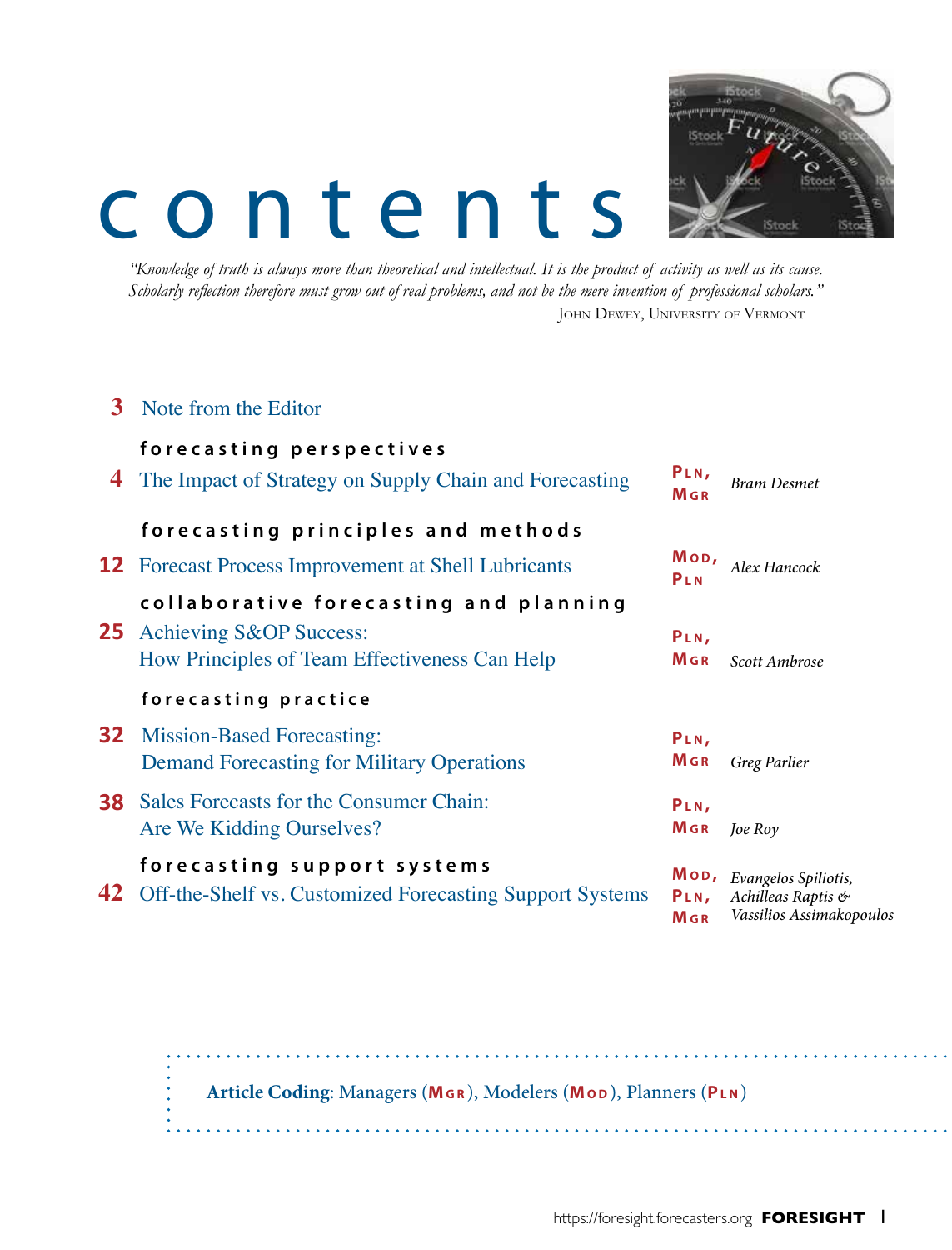### **FORESIGHT ADVISORY BOARD**

**Chairman: Jeffrey Hunt**, *SHEA Business Solutions* Carolyn Allmon, *Detector Electronics* Daniel Barrett, *LEGO* Ellen Bonnell, *TrendSavants*  Peter Catt, *Solitus* Simon Clarke, *Coca-Cola* S. McKay Curtis, *Walt Disney Parks and Resorts*  Robert Fildes, *Lancaster Centre for Forecasting* Alec Finney, *Pharma Forecast Insight* Ram Ganeshan, *College of William and Mary* Jim Hoover, *Accenture* Jamilya Kasymova, *Marriott International* Mark Little, *SAS* Joseph McConnell, *McConnell Chase Software Works* Jeffrey Mishlove, *Insight Associates*  Mark Moon, *University of Tennessee*  Steve Morlidge, *CatchBull Ltd* David Orrell, *Systems Forecasting* John Pope, *Investment Economics* Jerry Shan, *Huawei* Sujit Singh, *Arkieva* Eric Stellwagen, *Business Forecast Systems* Bill Tonetti, *Demand Works* John Unger, *Boise Paper* Tom Willemain, *Smart Software*

**Foresight**, an official publication of the International Institute of Forecasters, seeks to advance the practice of forecasting. To this end, it will publish high-quality, peer-reviewed articles, and ensure that these are written in a concise, accessible style for forecasting analysts, managers, and students.

### **Topics include:**

- Design and Management of Forecasting Processes
- Forecast Model Building: The Practical Issues
- Forecasting Methods Tutorials
- Forecasting Principles and Practices
- S&OP and Collaborative Forecasting
- Forecasting Books, Software and Other Technology
- The World of Forecasting: Applications in Political, Climate and Media Forecasting • Case Studies
- 

### **Contributors of articles include:**

- Analysts and managers, examining the processes of forecasting within their organizations
- Scholars, writing on the practical implications of their research
- Consultants and vendors, reporting on forecasting challenges and potential solutions

All invited and submitted papers will be subject to a blind editorial review. Accepted papers will be edited for clarity and style.

**Foresight** welcomes advertising. Journal content, however, is the responsibility of, and solely at the discretion of, the editors.

## **FORESIGHT**

**EDITOR** Len Tashman lentashman@forecasters.org

#### **Associate Editors**

Stephan Kolassa stephan.kolassa@sap.com

Chris Gray cgray@grayresearch.com

### **Column Editors:**

**Financial Forecasting** Roy Batchelor r.a.batchelor@city.ac.uk

**FORECASTING PRACTICE Mike Gilliland** Mike.Gilliland@sas.com

**Forecasting Support Systems** Fotios Petropoulos petropoulosf@cardiff.ac.uk

**Hot New Research** Paul Goodwin mnspg@management.bath.ac.uk

**STRATEGIC FORECASTING** Ira Sohn imsfinc@gmail.com

**PREDICTION MARKETS** Andreas Graefe graefe.andreas@gmail.com

**S&OP**John Mello jmello@astate.edu

**Supply Chain Forecasting** Aris Syntetos SyntetosA@cardiff.ac.uk

**Foresight Staff: DESIGN AND PRODUCTION** Liza Woodruff liza@lizawoodruff.com

**Marketing and Ad Sales** Stacey Hilliard staceyhilliard@forecasters.org

**Manuscript and Copy Editing** Ralph Culver letter\_perfect@fast-email.com

Mary Ellen Bridge me.foresight@comcast.net

**SUBSCRIPTIONS** Pam Stroud, IIF Business Director forecasters@forecasters.org

The journal will adhere to the highest standards of objectivity. Where an article describes the use of commercially available software or a licensed procedure, we will require the author to disclose any interest in the product, financial or otherwise. Moreover, we will discourage articles whose principal purpose is to promote a commercial product or service.

**Foresight** is published by the International Institute of Forecasters, Business Office: 53 Tesla Avenue, Medford, MA 02155 USA ©2016 International Institute of Forecasters (ISSN 1555-9068)